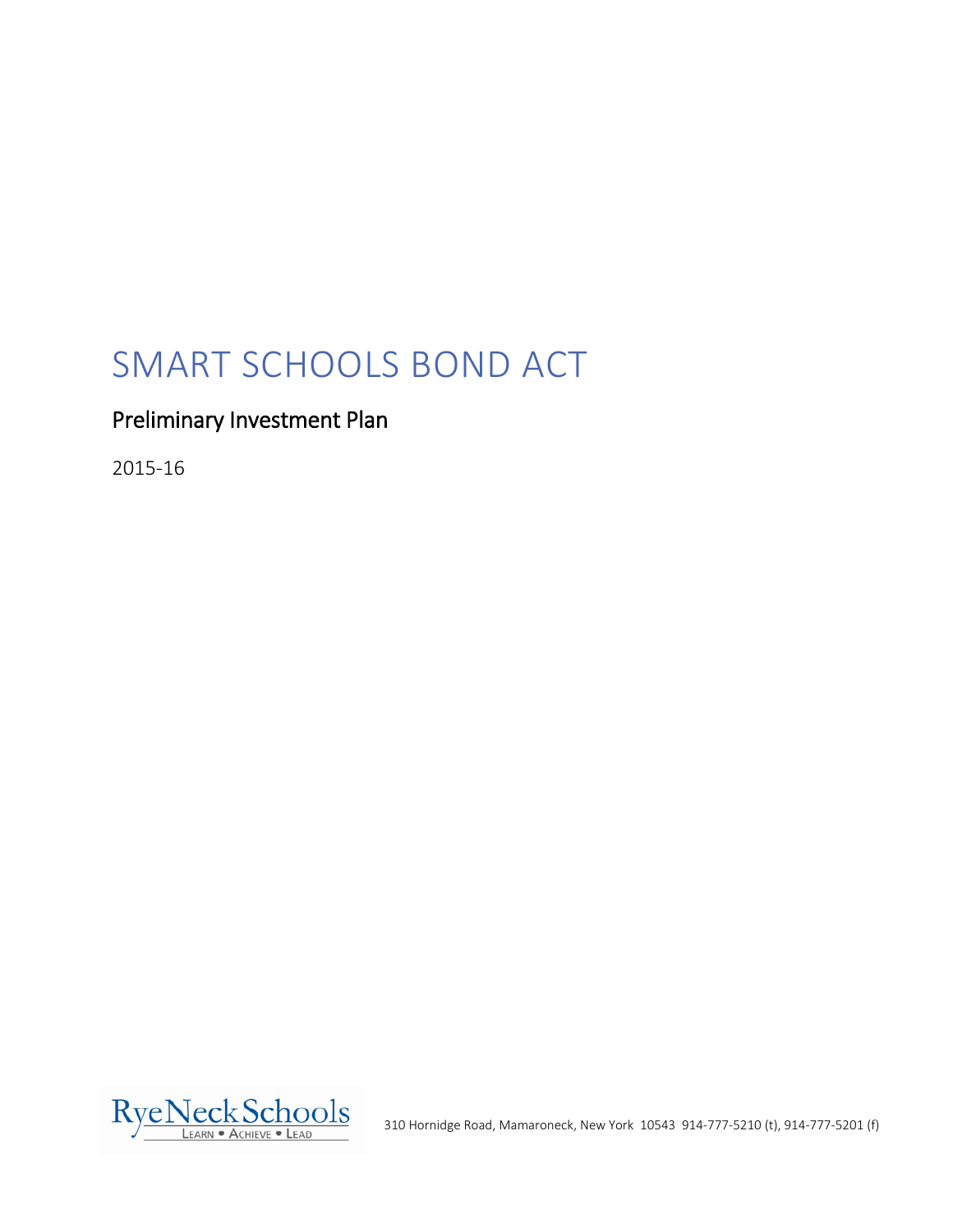<span id="page-1-0"></span>

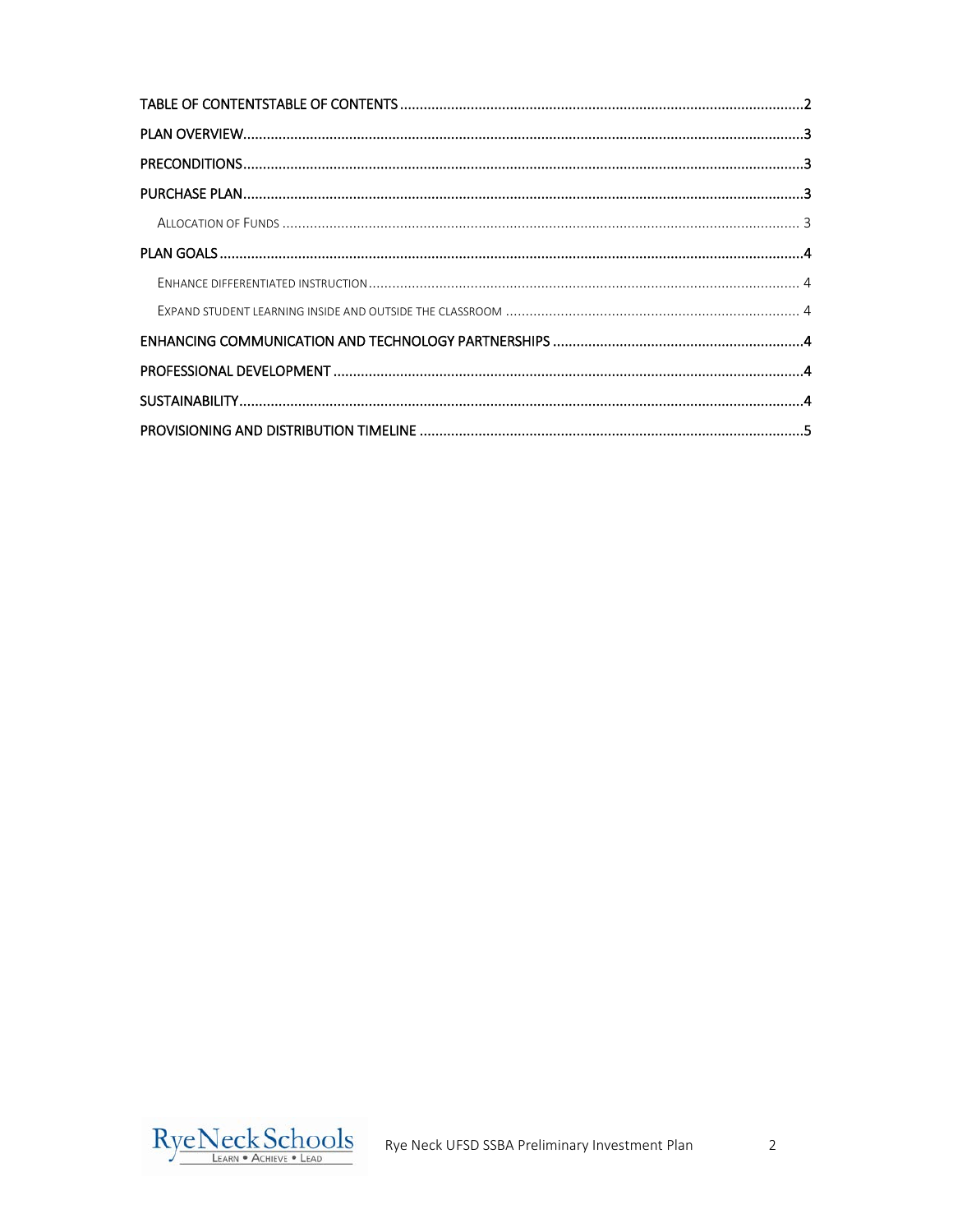# <span id="page-2-0"></span>PLAN OVERVIEW

The Rye Neck UFSD was allocated an estimated \$174,999.00 as part of the Smart Schools Bond Act. Based on the Technology Master Plan adopted by the District the plan for utilizing the funds available is to further enhance Classroom Learning Technology

# <span id="page-2-1"></span>PRECONDITIONS

As a precondition to utilizing the funds the District has ensured that there is adequate internet bandwidth in excess of 100Mbps per 1,000 students to sustain the increase of more classroom devices.

Additionally the proposed plan aligns closely with the current three year Technology Plan Survey currently approved and on file with the NY State Department of Education.

#### <span id="page-2-2"></span>PURCHASE PLAN

The District plans to purchase Acer C740 (or equivalent model) Chromebooks. These units will have 4 GB of RAM and 16GB solid state hard drives. They will support the AC wireless standard and have 11" screens. They will be purchased with the Chrome OS Management license so that they can be added to the District's existing Google Apps for Education (GAfE) domain. They will be purchased with sleeves and anti-theft engraving to ensure the units are well protected. Those units allocated for classroom use will be kept in new Bretford Cabinets which provide centralized charging and secure storage.

### <span id="page-2-3"></span>ALLOCATION OF FUNDS

|                                | Sub-Allocation |
|--------------------------------|----------------|
| Interactive Whiteboards        |                |
| <b>Computer Servers</b>        |                |
| <b>Desktop Computers</b>       |                |
| <b>Laptop Computers</b>        | \$154,999.00   |
| <b>Tablet Computers</b>        |                |
| Other Costs (Chromebook Carts) | \$20,000.00    |
| Totals:                        | \$174,999.00   |

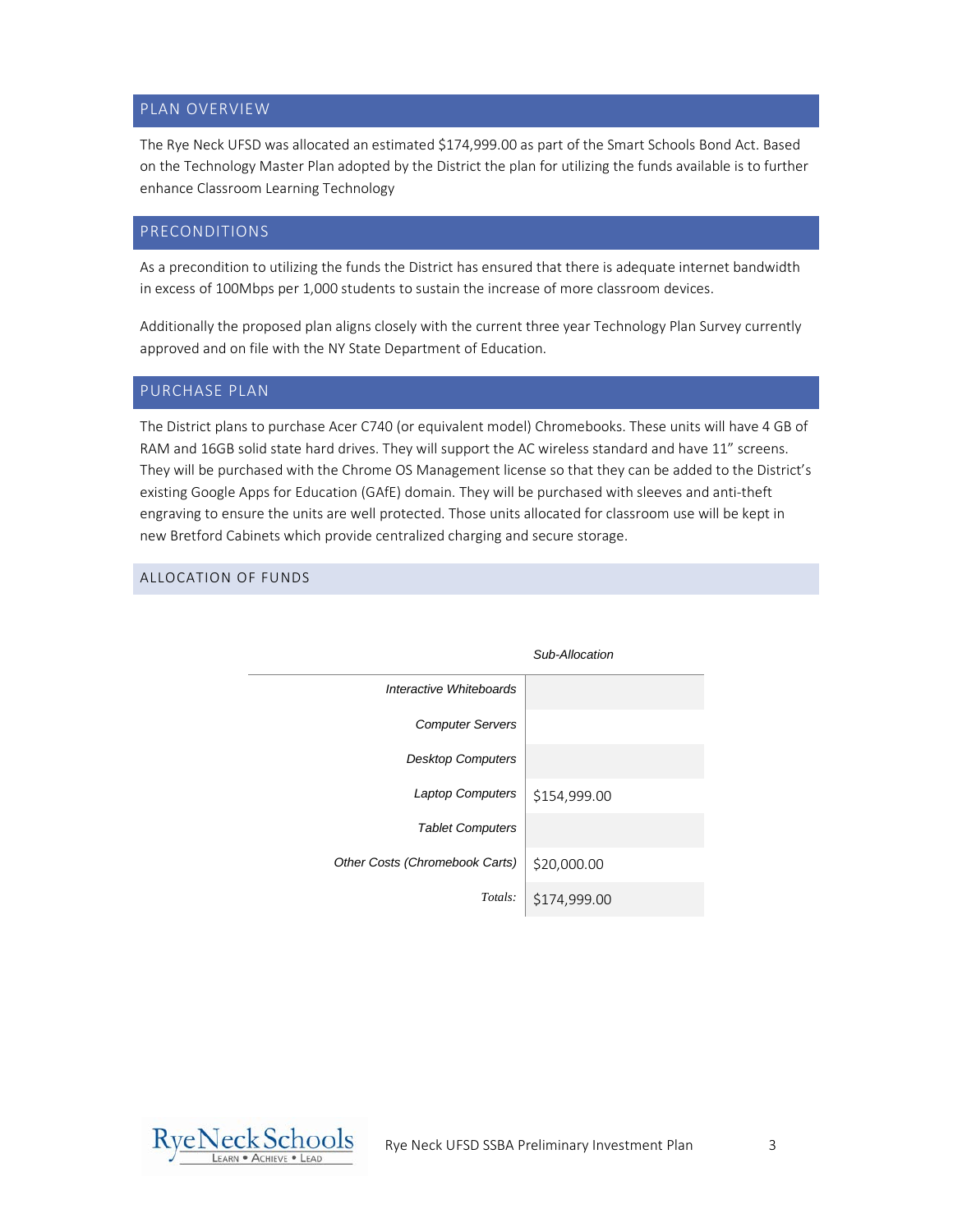#### <span id="page-3-1"></span><span id="page-3-0"></span>ENHANCE DIFFERENTIATED INSTRUCTION

The purchase of well over 200 Chromebooks will significantly increase student access to technology devices, online access, and collaborative student centered learning opportunities. Students in a particular class can access independent content and contribute at their own pace to classroom discussions and activities. Teachers and students will be able to leverage online content that appeals to the individual abilities, needs, and interests of each student as each student will have access to their own device during a class session. Additionally students will be able to share findings and thoughts in a collaborative environment in real-time

#### <span id="page-3-2"></span>EXPAND STUDENT LEARNING INSIDE AND OUTSIDE THE CLASSROOM

Increased access to devices capable of efficiently accessing the GAfE Domain maintained by the District will allow students to more easily manage their online portfolio of work and content while in school. Content they develop in GAfE is then accessible to them anywhere they have access to the internet including but not limited to their homes, smart phones, public libraries… etc. This school/home connection is a key component of our goals for twenty first century learning.

#### <span id="page-3-3"></span>ENHANCING COMMUNICATION AND TECHNOLOGY PARTNERSHIPS

The proposed increase in classroom technology will further foster the online community already established by the District's implementation of GAfE. This online environment will continue to become the hub of student learning activities and the core content repository for the District. This will allow the District to share more information with the community and key stakeholders including parents and technology partners as well as provide an efficient and effective set of tools for student engagement and collaboration.

The devices proposed are capable of leveraging the multimedia conferencing capabilities of the GAfE platform and will allow more interaction with other technology and education partners over greater distances.

#### <span id="page-3-4"></span>PROFESSIONAL DEVELOPMENT

The District recognizes the importance of ongoing and sustained professional development for staff and students and subscribes to the LHRIC Model Schools Emerging Technologies Service. This provides two professional development specialists in our schools for a total of two days every week for the entire school year. These specialists work elbow-to-elbow with teachers, employing the SAMR technology framework to move teachers along the continuum. Each of the professional development specialists maintains multiple, up-to-date Google certifications, New York State Administrator certification and at least ten years of classroom experience.

#### <span id="page-3-5"></span>SUSTAINABILITY

The District is committed to working new devices purchased through the Smart Schools bond into the equipment replacement cycle already in place. Each year over the next 4 years an allotment of funds will be budgeted for the normal repair costs of a percentage of the total devices. After 4 years devices will be